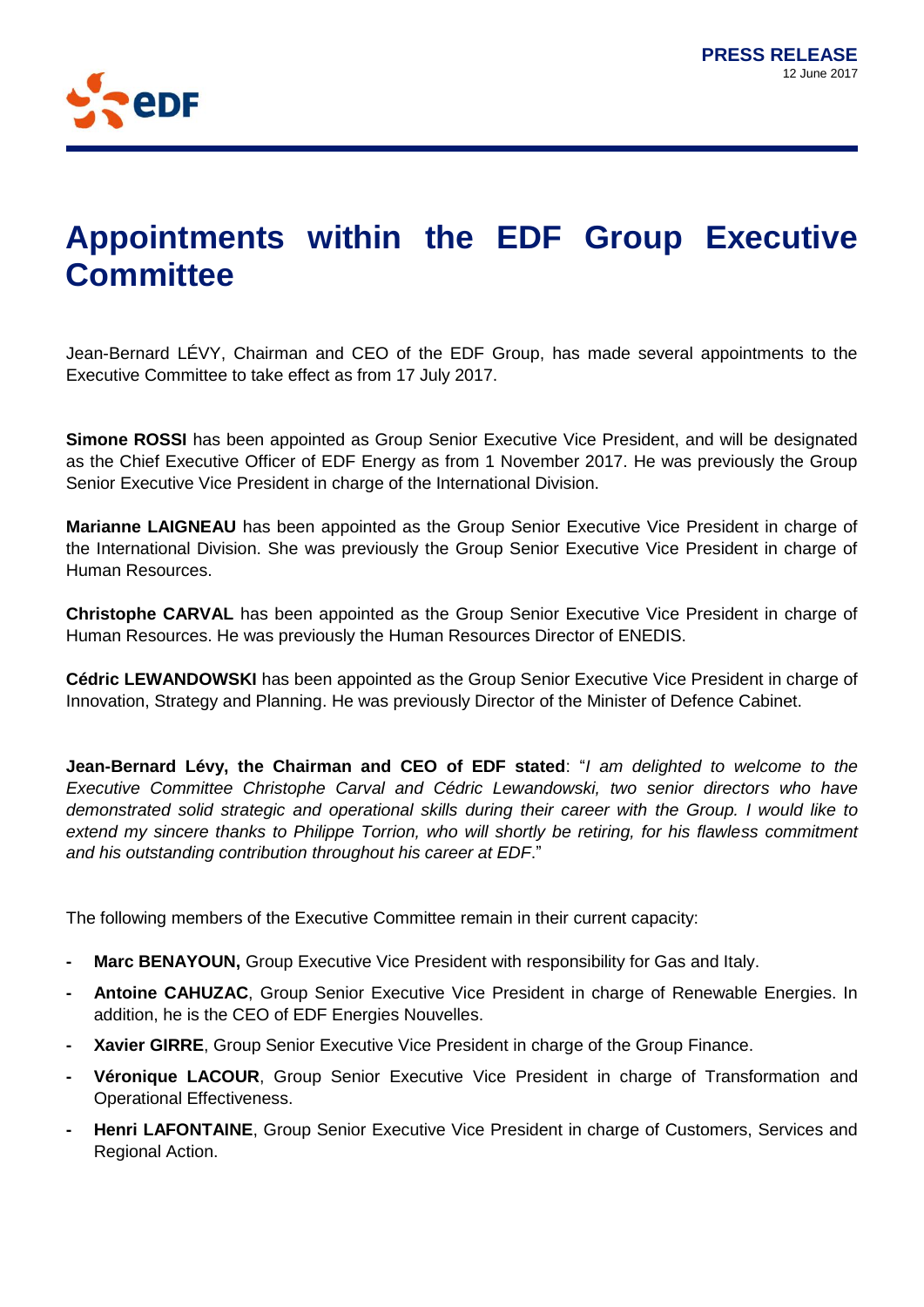

- **- Dominique MINIERE**, Group Senior Executive Vice President in charge of Nuclear and Thermal Power
- **-** Until 31 October 2017, **Vincent de RIVAZ**, Chief Executive Officer of EDF Energy.
- **- Pierre TODOROV**, Group Senior Executive Vice President Group General Secretary
- **- Xavier URSAT**, Group Senior Executive Vice President in charge of New Nuclear Projects and **Engineering**

**Alexandre PERRA**, Director in charge of Executive Coordination and Governmental Relations, acting as Executive Committee Secretary.

A key player in energy transition, the EDF Group is an integrated electricity company, active in all areas of the business: generation, transmission, distribution, energy supply and trading, energy services. A global leader in lowcarbon energies, the Group has developed a diversified generation mix based on nuclear power, hydropower, new renewable energies and thermal energy. The Group is involved in supplying energy and services to approximately 37.1 million customers, of which 26.2 million in France. The Group generated consolidated sales of €71 billion in 2016. EDF is listed on the Paris Stock Exchange.

Please, only print this document if absolutely necessary.

EDF SA 22-30, avenue de Wagram<br>75382 Paris cedex 08<br>EDF SA share capital € 1 370 938 843,50 euros 552 081 317 R.C.S. Paris

**CONTACTS** 

Press office: +33 1 40 42 46 37 Analysts and investors: +33 1 40 42 40 38

www.edf.com